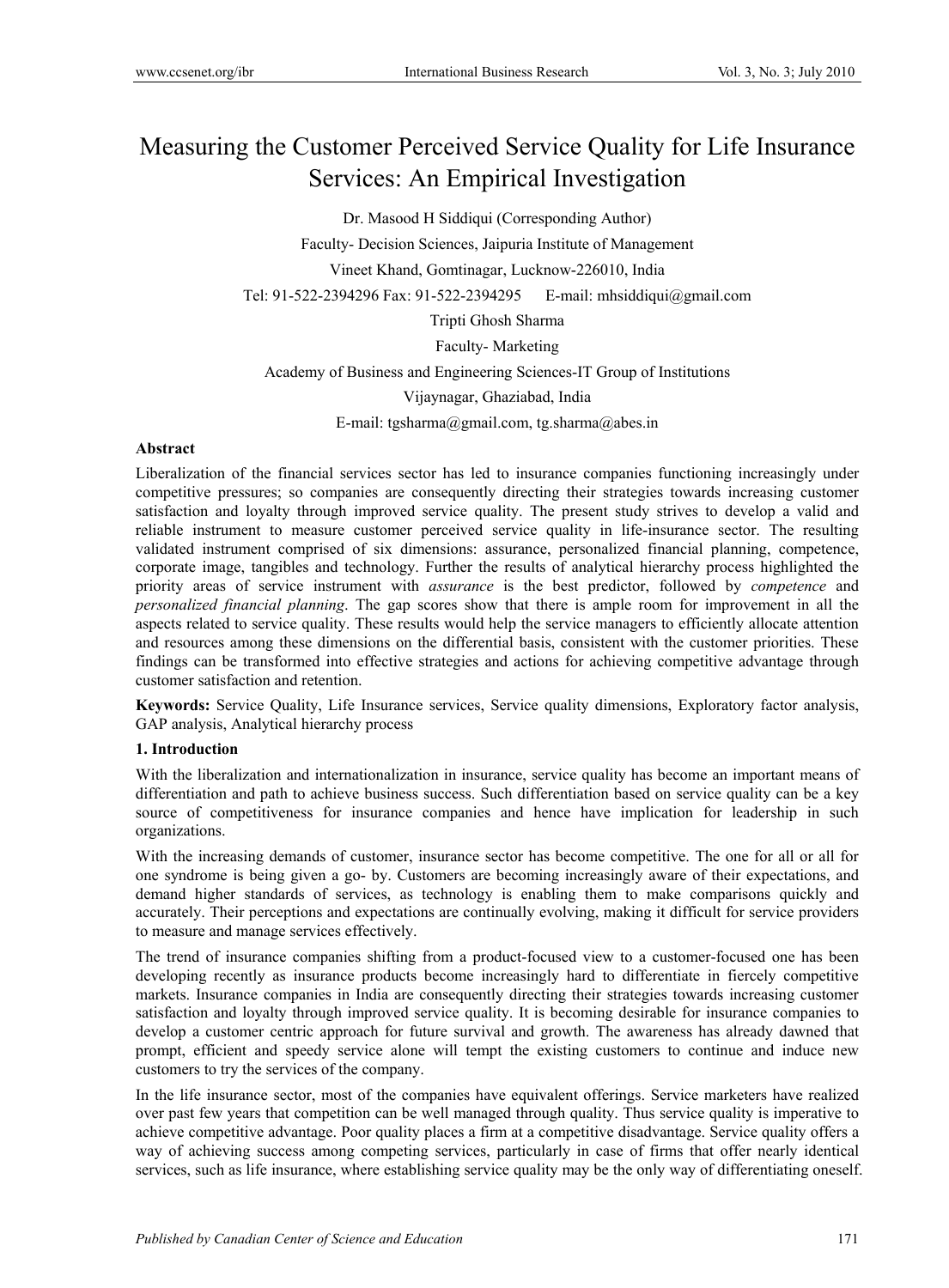Such differentiation can yield a higher proportion of consumer's choices, and hence mean the difference between financial success and failure.

## **2. Theoretical Observations**

Over the past few years, there has been a considerable research on different aspects of service quality leading to a sound conceptual base for both practioners and researchers. Authors (Parasuraman *et al*., 1988; 1991; Carman, 1990) agree that service quality is an abstract concept, difficult to define and measure. Some of the contemporary definitions of service quality are summarized in Table 1. On service quality modeling, Gronroos (1984) divides the customer's perceptions of any particular service into two dimensions, namely technical and functional quality. Parasuraman *et al.* (1985) proposed the gap model of service quality that operationalised service quality as the gap between expectation and performance perception of the customer.

Later on, service quality has also been defined broadly as "consumers' assessment of the overall excellence or superiority of the service" (Zeithaml *et al*., 1993). It is viewed as an attitude or global judgment about the overall excellence of a service, with comparison of expectations and performance as the measuring tools. Researchers have tried to operationalize service quality from different perspectives for different service applications. Based on their conceptual and empirical studies, researchers derived and proposed different service quality dimensions for various service applications, as illustrated in Table 2.

However, the most widely used service quality measurement tools include SERVQUAL (Parasuraman *et al.*, 1988; Boulding *et al.*, 1993) and SERVPERF (Cronin and Taylor, 1992). SERVQUAL scale measures service quality, based on difference between expectation and performance perception of customers using 22 items and five-dimensional structure. In the SERVPERF scale, service quality is operationalised through performance only score based on the same 22 items and five dimensional structure of SERVQUAL.

#### *2.1 Service quality in Life Insurance*

Life insurance providers offer services that are credence products with very few cues to signal quality. It has been suggested that consumers usually rely on extrinsic cues like brand image to ascertain and perceive service quality (Gronroos, 1984). This factor is especially true for a "pure" service such as insurance, which has minor tangible representations of its quality and is highly relational during most transactions. There is also a lack of price signal in the market due to specialized customer needs and difficulty in comparing prices; thus consumers cannot rely solely on price as an extrinsic cue to signal quality.

The outcomes of life insurance purchase are often delayed, and thus do not allow immediate post-purchase valuation. As such, the consequences of a purchase do not produce an immediate reaction towards overall satisfaction. This situation is more apparent as the future benefits of the "product" purchased are difficult to foresee and take a long time to "prove" its effects (Crosby and Stephens, 1987). Infrequent purchase and "usage" of such credence products by consumers would mean an inability or difficulty in forming service expectations due to limited understanding of and familiarity with the service (Johnston *et al.*, 1984). At the same time, because of the amount of money that is typically invested in an insurance policy, customers seek long-term relationships with their insurance companies and respective agents in order to reduce risks and uncertainties (Berry, 1995). Pure services like insurance may, therefore, conjure different expectations than that of services that include tangible products (Toran, 1993). An insurance policy is almost always sold by an agent who, in 80% of the cases, is the customer's only contact (Richard and Allaway, 1993; Clow and Vorhies, 1993; Crosby and Cowles, 1986). Customers are, therefore, likely to place a high value on their agent's integrity and advise (Zeithaml *et al*., 1993) The quality of the agent's service and his/her relationship with the customer serves to either mitigate or aggravate the perceived risk in purchasing the life insurance product. Putting the customer first, and, exhibiting trust and integrity have found to be essential in selling insurance (Slattery, 1989). Sherden (1987) laments that high quality service (defined as exceeding "customers' expectations") is rare in the life insurance industry but increasingly demanded by customers.

Toran (1993) points out that quality should be at the core of what the insurance industry does. Customer surveys by Prudential have identified that customer want more responsive agents with better contact, personalized communications from the insurer, accurate transactions, and quickly solved problems (Pointek, 1992). A different study by the National Association of Life Underwriters found other important factors such as financial stability of the company, reputation of the insurer, agent integrity and the quality of information and guidance from the agent (King, 1992). Clearly, understanding consumers' expectations of life insurance agent's service is crucial as expectations serve as standards or reference points against which service performance is assessed (Walker and Baker, 2000).Technology has also become an important factor in how the agent operates in the field including other functions such as distribution, claim costs and administration (Anonymous, 2004).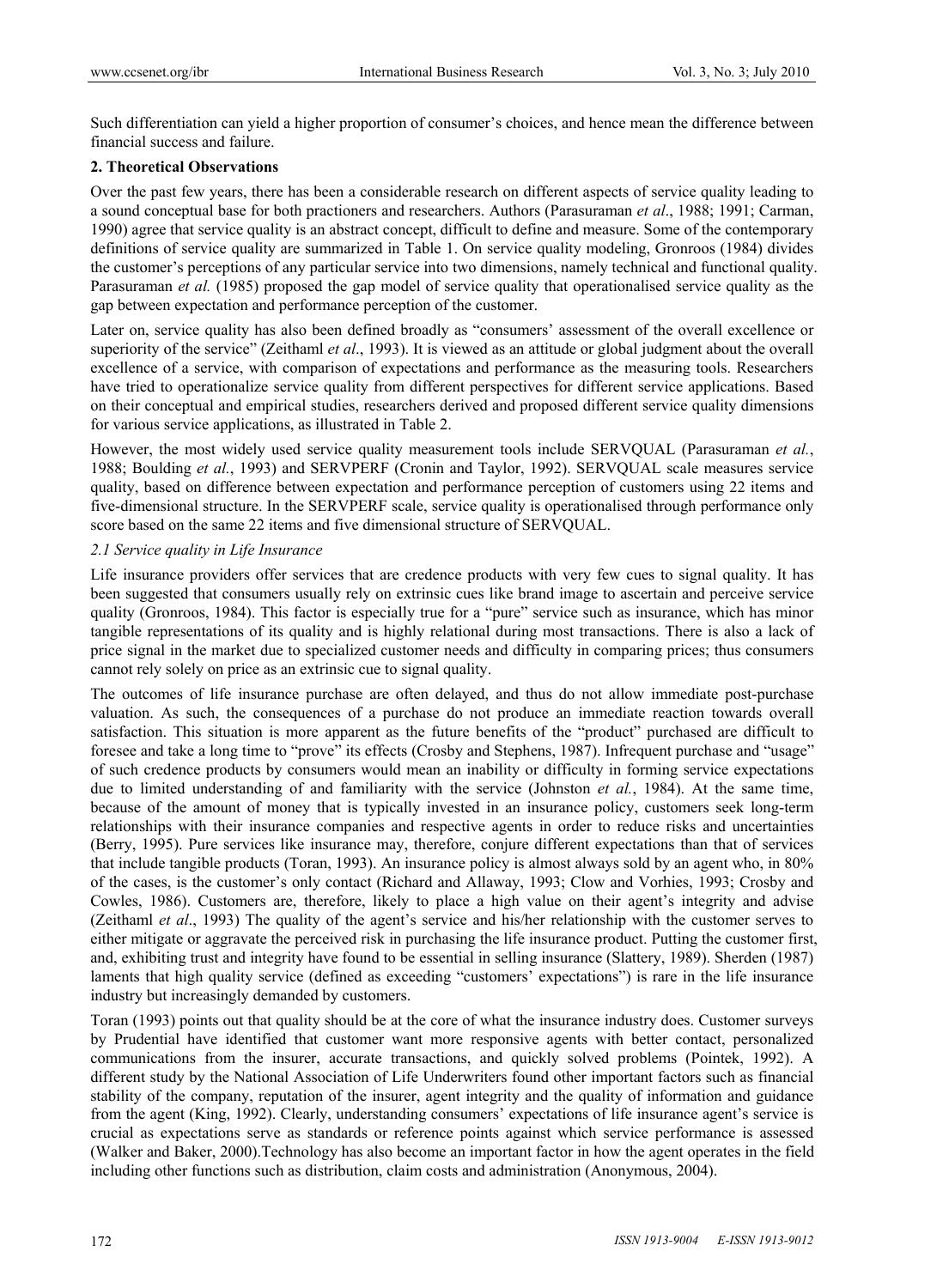Research has shown that the quality of services and the achievement of customer satisfaction and loyalty are fundamental for the survival of insurers. The quality of after sales services, in particular, can lead to very positive results through customer loyalty, positive WOM, repetitive sales and cross-selling (Taylor, 2001). However, many insurers appear unwilling to take the necessary actions to improve their image. This creates problems for them as the market is extremely competitive and continuously becomes more so (Taylor, 2001).

Previous studies, notably those of Wells and Stafford (1995), the Quality Insurance Congress (QIC) and the Risk and Insurance Management Society (RIMS) (Friedman, 2001a, 2001b), and the Chartered Property Casualty Underwriters (CPCU) longitudinal studies (Cooper and Frank, 2001), have confirmed widespread customer dissatisfaction in the insurance industry, stemming from poor service design and delivery. Ignorance of customers' insurance needs (the inability to match customers perceptions with expectations), and inferior quality of services largely account for this. The American Customer Satisfaction Index shows that, between 1994 and 2002, the average customer satisfaction had gone down by 2.5% for life insurance and 6.1% for personal property insurance respectively (www.theacsi.org). In Greece, for example, 48% of consumers consider that the industry as a whole is characterized by lack of professionalism.

It is therefore not surprising that measurement of service quality has generated, and continues to generate, a lot of interest in the industry (Wells and Stafford, 1995). Several metrics have been used to gauge service quality. In the United States, for example, the industry and state regulators have used "complaint ratios" in this respect (www.ins.state.ny.us). The "Quality Score Card", developed by QIC and RIMS, has also been used. However, both the complaints ratios and the quality scorecards have been found to be deficient in measuring service quality and so a more robust metric is needed.

Although service quality structure is found rich in empirical studies on different service sectors, service quality modeling in life insurance services is not adequately investigated. Further, for service quality modeling, a set of dimensions is required, but there seems to be no universal dimension; it needs to be modified as per the service in consideration. Thus, the dimensions issue of service quality requires reexamination in context of life insurance services.

# **3. Objective of the Study**

Although numerous researchers have made theoretical and empirical contribution to the study of service quality in various industries, (like banking, healthcare, education etc) the area of life insurance is not adequately researched.

Some previous studies in this area focused exclusively on relational qualities (Crosby and Stephens, 1987) and on the generic SERVQUAL format of quality measurement (Parasuraman *et al*., 1994).

In the light of this, the objective of this paper is to first investigate service quality structure for life insurance and then relative importance of these service quality dimensions from customers' perspective, so as to ensure optimal deployment of resources among these dimensions, and thereby best value to the customers. Further, the paper tries to measure as to how well services are being delivered i.e. up-to what level performances are meeting the expectations.

A review of literature revealed that the earlier studies on measurement of customer perceived service quality were very few for the life insurance sector, more so in the Indian context. The topic therefore needs to be investigated.

#### **4. Research Methodology**

In order to develop a reliable and valid service quality measurement scale, an empirical study was undertaken based on methodology shown in Figure1

We have used Conclusive Cross-sectional Descriptive Research Design to study the service quality structure and its key dimensions in life insurance sector. The survey instrument was a SERVQUAL type questionnaire relevant to insurance industry. The questionnaire was divided into two sections. In the first part information related to different socioeconomic and demographic criteria like income, age, profession, educational qualification, etc was collected. In the second part, respondents were asked to evaluate parameters on service quality relevant to insurance industry (on a 5 point scale anchored at "strongly agree" and "strongly disagree"). This part consists of 26 statements for both expectations and perception scores, regarding various aspects of service quality.

These service quality aspects were identified by a detailed exploratory identification process. This included five focus group discussions (with 40 life insurance policyholders); eight in-depth interviews (three with branch managers and five with agents of various life insurance companies).Content analysis of focus group discussions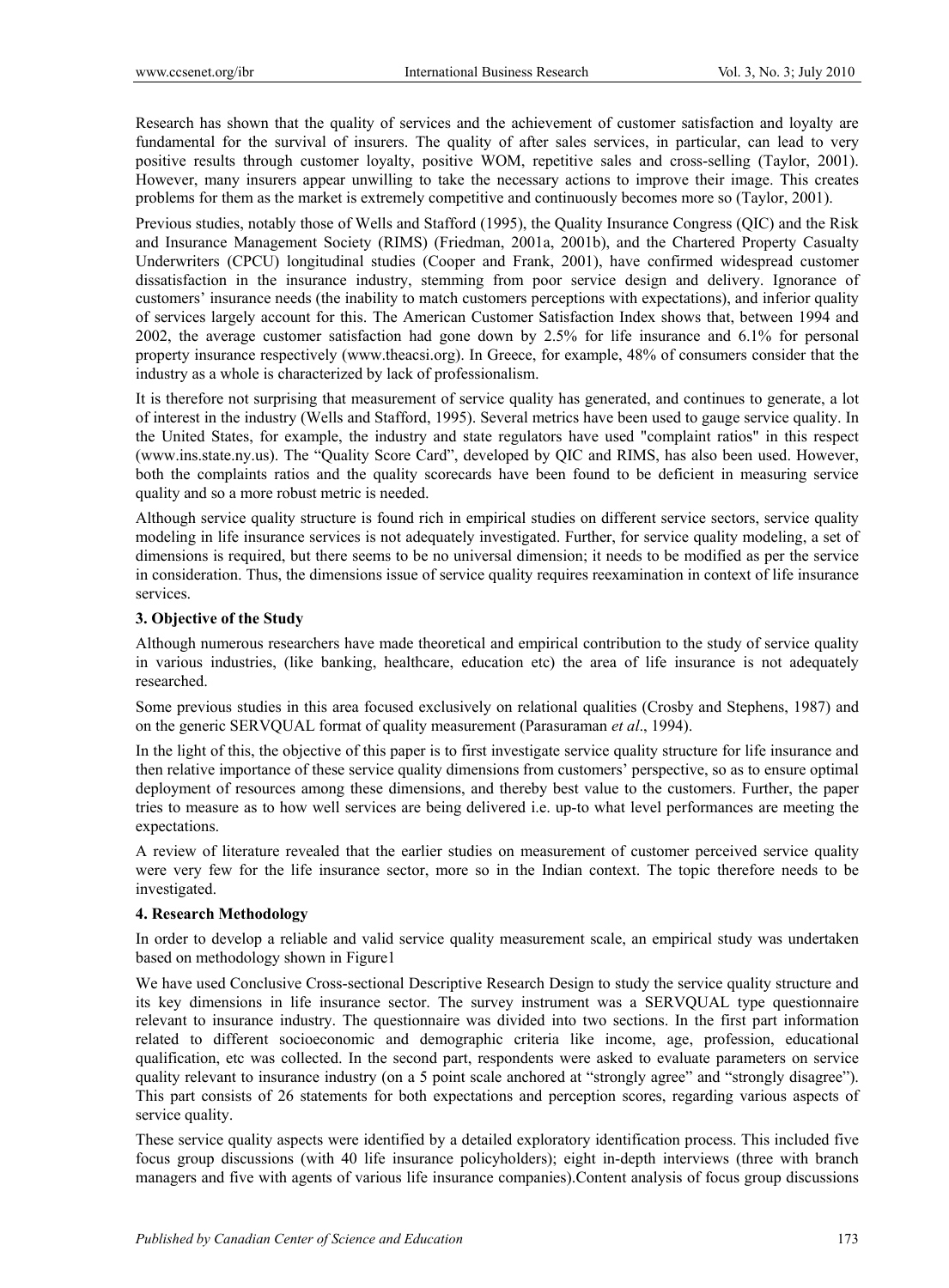and depth interviews was performed. In content analysis, the responses (oral as well as written) were categorized and classified. Then they are coded for tabulation purpose. Thereafter the frequency counts (of different categories) were compared. The method deployed was qualitative content analysis (inductive category development and deductive category application) (Marying, 2000).These responses were augmented from current literature in order to draw a wider and more in-depth inventory of service quality items in life insurance context. Finally, 26 attributes of service quality in life insurance sector were identified after the process.

A pilot study was conducted with a small sample size of 60, to clarify the overall structure of questionnaire. The respondents provided comments on clarity of some items and confirmed face validity of items in the questionnaire. These respondents are chosen by shopping mall intercept sampling method. In order to ensure authenticity of the data, the pilot survey was carried out on a wide (demographic) variety of life insurance policyholders.

Quota (multi stage) and shopping mall intercept sampling schemes have been employed with the questionnaires being sent to approximately 1000 respondents (policyholders). However 868 questionnaires were found complete in all respects. The response rate was 86.8%. An attempt has been made to keep the sample fairly representative across the demographic variables by constructing quotas according to various demographic characteristics, discussed above (Table 3).

The areas of our sampling are various cities like Lucknow, Delhi, Mumbai, Bangalore and Kolkata. The time frame of the study was December 2008 to May 2009.

Primary- stage sampling units were the respondents who purchased at least one life insurance product in the last three years from any agent and the exact product purchased should have been either a whole life insurance policy and/or an endowment policy. The secondary stage sampling units were markets, shopping malls, institutions and localities of the above mentioned cities. The questionnaires were administered personally to ensure the authenticity of information provided by the respondents.

#### *4.1 Validity Analysis*

Content validity: For the present study, the content validity of the instrument was ensured as the service quality dimensions and items were identified from the literature and exploratory investigations, and were thoroughly reviewed by professionals and academicians.

# *4.2 Reliability Analysis*

We examined the reliability of the data to check whether random error causing inconsistency and in turn lower reliability is at a manageable level or not, by running reliability test. For various set of important associated factors used in the questionnaire, values of coefficient alpha (Cronbach's alpha) have been obtained. Amongst the reliability tests that were run, the minimum value of coefficient alpha (for both expectations and performance scores) obtained was 0.714 (Table 4), (substantially higher than 0.6) which shows that data has satisfactory internal consistency reliability.

#### **5. Analysis and Results**

Data collected were analyzed through a series of validated tools and procedures. The results of the analysis are described in the following sub sections:

#### *5.1 Exploratory factor analysis*

# 5.1.1 Expectation scores

In order to explore the underlying dimensions of consumer expectations of service quality vis-à-vis life insurance sector (as expressed by expectation scores on 26 statements), exploratory factor analysis was performed. The factor analysis results are shown in Tables 5.1, 5.2, and 5.3. The results from Table 5.1 shows that value of KMO statistic is very high (.955) and Bartlett's test of Sphericity is significant (sig= .000), which reveals that data is appropriate for factor analysis. The total variance shown in this Table, accounted for by all of the six components explains nearly 78.3 per cent of the variability in the original 26 variables (Table 5.1). So, we can reduce the original dataset by using these six components (Eigen values greater than 1 as shown in Table 5.1.) with only 21 per cent loss of information.

The Rotated Component Matrix reveals six factors (which represent the six broad perceptual dimensions of service quality) derived from 26 variables (which represent the expectations of life insurance policy-holders vis-à-vis service quality). The components of each factor have been highlighted in Table 5.3.

Factor 1 incorporates the variables- "Trained and well-informed agents", "Approaching from customer's point of view", "Trusting agents when explaining policies", "Clarity in explaining policy's terms and conditions" and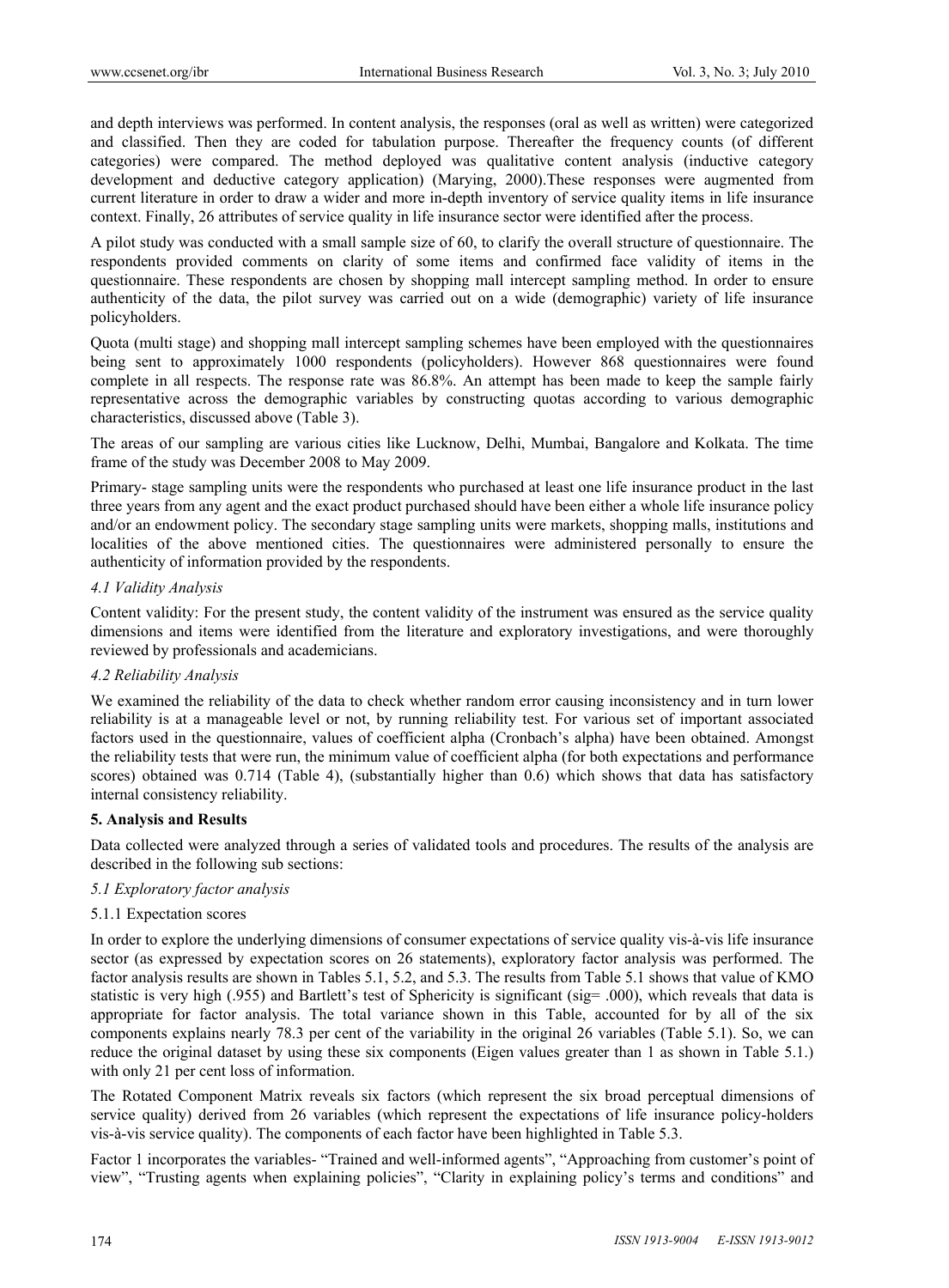"Understanding intimately specific needs". Since all these variables assure the policyholder of knowledge of agents and their ability to inspire trust and confidence, this factor was labeled as 'assurance.'

Factor 2 has variables- "Provision of Flexible payment schedule", "Availability of flexible product solution", "Provisions for Convertibility of products", "Supplementary services". Life insurance involves long term association, hence policyholder moves through different life cycle stages in this long period and his needs and preferences change accordingly. Here, all these variables are depicting handling of these changing preferences, by providing flexible solutions and convertibility options and giving personalized services. So, this factor can be labeled as 'personalized financial planning'.

Factor 3 has variables- "Staff dependable in handling customer's problems", "Efficient staff", "Easy access to information", "Prompt & Efficient Grievance handling mechanism" and "Prompt and hassle free claims settlement". Since these components talk about the ability of the service provider to perform service dependably and efficiently and also about their willingness to provide hassle-free and prompt services. So, this factor can be labeled as 'competence'.

Factor 4 has variables- "Adequate No. of branches", "Accessible location of the branch", "Good ambience of the branch", and "Possessing good certification and credentials". Since all these components are related to providing physical facilities and communication materials. So, this factor can be labeled as 'tangibles'.

Factor 5 has variables- "Innovativeness in introducing new products", "Courteous Agents", "Value for money", "Simple and Less time consuming Procedure for purchasing a policy", and "Financially stable company" .Since all these components are related to creating an overall image of the organization in the eyes of the customers. So, this factor can be labeled as 'corporate image'.

Factor 6 has variables- "Easy online transaction", "Prompt complaint handling, online", and "Proactive information through e-mail or SMS". Since all these components are related to use of modern aids in providing service. So, this factor can be labeled as 'technology'.

# 5.1.2 Performance scores

As with Expectation scores, for explaining the underlying dimensions of consumer perceptions of service quality vis-à-vis life insurance sector (as expressed by performance scores on 26 statements), exploratory factor analysis was again performed. The factor analysis results are shown in Tables 6.1, 6.2, and 6.3. The results from Table 6.1 shows that value of KMO statistic is very high (.946) and Bartlett's test of Sphericity is significant (sig= .000), which reveals that data is appropriate for factor analysis. The total variance shown in this Table, accounted for by all of the three components explains nearly 62.2 per cent of the variability in the original 26 variables (Table 6.2). So, we can reduce the original dataset by using these six components (Eigen values greater than 1 as shown in Table 6.3) with 38 per cent loss of information.

The Rotated Component Matrix reveals the same set of six factors (which represent the six broad perceived dimensions of service quality) derived from 26 variables (which represent the perception of policyholders with respect to services being delivered). The components of each factor have been highlighted in Table 6.3.

#### *5.2 Prioritization of Service Quality Dimensions*

Life insurance is a professional service which is characterized by high involvement of the consumers due to the importance of tailoring specific needs, the variability of products available, the complexity involved in the policies and processes and the need to involve consumer in every aspect of the transaction. All these characteristics cause the customer to seek long term relationships with their insurance agents, their service providers, in order to reduce risks and uncertainties (Berry, 1995).

Since there is such a high involvement of customers and since the associated risks are so high, it becomes imperative for the service provider to understand how sensitive the customers are to various dimensions of service quality. This would decide the deployment of resources among these dimensions so that best value is provided to the customers. The service attribute that is valued higher by the customers must be given attention and resource support more than less valued ones.

The data collected from the sample was analyzed, so as to prioritize dimensions of service Quality, using qualitative analysis tool Analytic Hierarchy Process (AHP). AHP, developed by Saaty (1990; 2001), is designed for situations in which ideas, feelings and emotions are to be quantified and decision alternatives based on them are prioritized. It develops a hierarchical structure of the decision alternatives based on the relative importance placed on each criterion as well as the rating of each alternative on each criterion. AHP is used due to its suitability for undertaking quantitative as well as qualitative analysis. This approach differs from other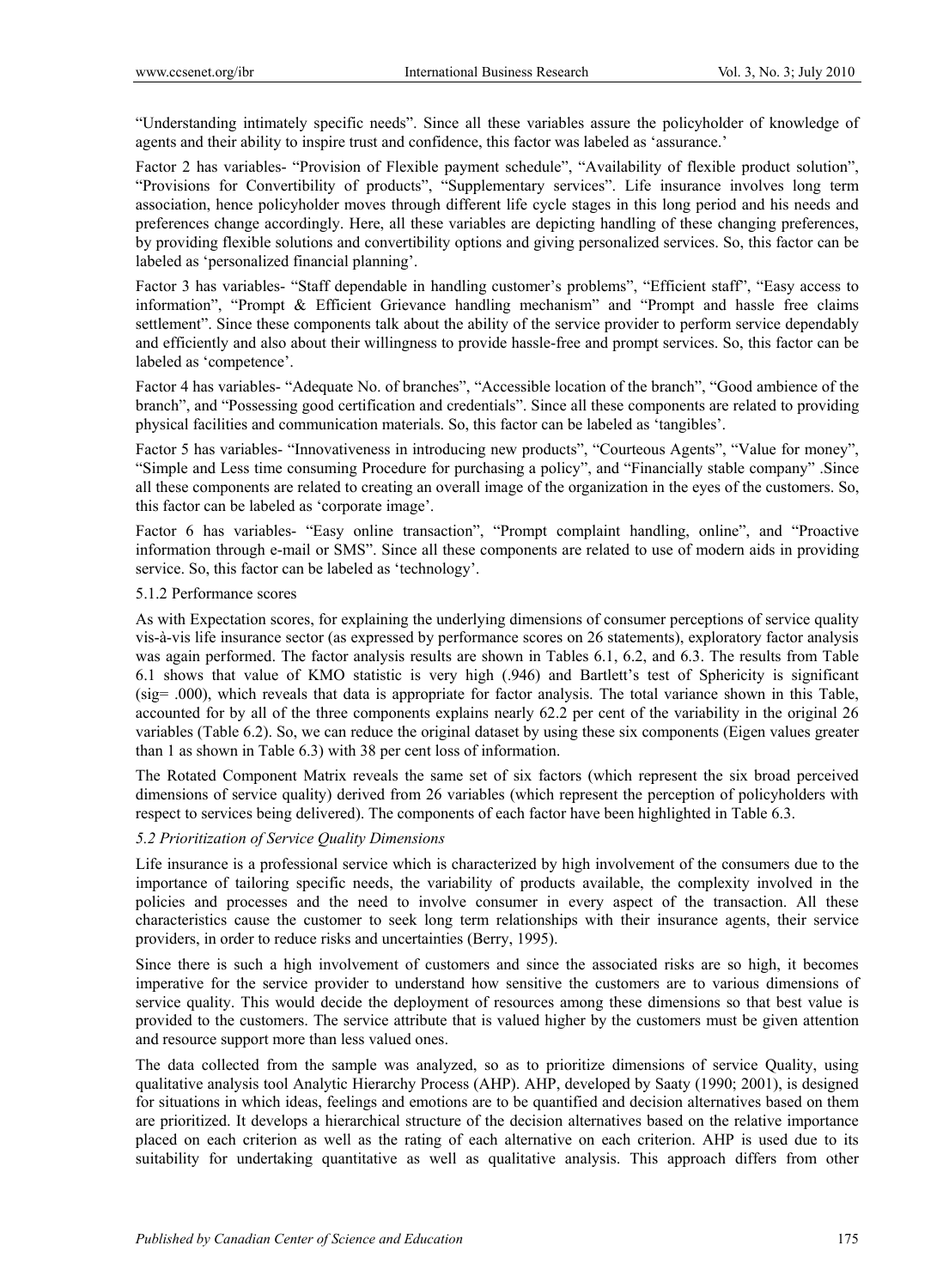multi-criteria methods as subjective judgments are readily included and any inconsistencies are dealt with appropriately. The collected data was analyzed using Expert-Choice 11.0 Software.

The weights of each factor (representing the relative importance of service quality attribute) are used to rank the decision alternatives, providing their relative importance. Results (as obtained from AHP) revealed that there is a hierarchy of service quality factors, with *assurance* as the most important factor, followed by competence, personalized financial planning, corporate image, tangibles and technology (Figure2).

Customers perceive *assurance* (with a relative weight of 36%) as the most important dimension of overall expectations of service-quality. This finding makes sense because insurance represents a huge investment and customers evaluate highly those agents who are perceived to be trustworthy and make customers feel assured that they made the correct decision. In the personalized selling process of whole life insurance, Loo (2000) cited the views of industry observers and experts that insurance products are a very personal matter where people enjoy the comfort of talking to experts who are knowledgeable on insurance. Moreover, the nature of the products was described as varied, making it difficult to judge the appropriateness of the products and creating a preference to talk to someone when a claim arises. These ideas confirm the critical role of the agent-policyholder relationship and the role of assurance in that relationship. Assurance implies that the agent will be prepared to deliver on the terms of the life insurance policy when it is redeemed. Next to *assurance*, *competence* (relative weight = 26%) and *personalized financial planning* (relative weight = 20%) were perceived to be the next important dimensions of service quality expectations. *Competence* implies that the agent will be prepared to deliver on the terms of the life insurance policy when it is redeemed. *Competence* also means that the customer can count on the agent to resolve any problems should they arise, and that too promptly and efficiently. *Personalized financial planning* implies that the agent is prepared to restructure the policies as per the changing needs of the customer (like providing information about convertibility of products, flexible payment and product solutions).

They were followed by *corporate image* (relative weight = 9%) at the fourth place of the hierarchy. The lowest place in the hierarchy was taken by *tangibles* (relative weight = 5%) and *technology* (relative weight = 4%).

## *5.3 GAP analysis*

Gap analysis (Gap  $5$  = perception minus expectation) was performed to measure the service quality in life insurance industry. In services, quality is measured by the perception of the customer on how well the service has been delivered (Hampton, 1993; Lewis, 1983). It is important to test the policyholders' perceptions (actual experience) to see whether the service quality provided by the life insurance industry was meeting, exceeding or falling below the expectations. In turn, it can also be a measurement of satisfaction/dissatisfaction with the delivery of services. Therefore, the study of Gap 5 can be a useful tool for management in monitoring the service delivery in life insurance industry.

The results revealed that in all the service quality dimensions of life insurance industry in India the gap-scores are negative and for each of six factors, the gap scores were statistically significant (sig. <.05) (Table 7). This can be interpreted as a gap between what was expected and perceived, thus indicating a failure in service delivery and service quality at all the levels vis-à-vis life insurance industry in India.

Analyzing the 'gaps', we can conclude that insurers have the opportunity to take the appropriate actions to improve the quality of their services, giving priority to factors with the largest gap scores. We can say that there are gaps in all the dimensions so there is room for improvement in all the aspects of service quality in life insurance industry.

The maximum gap in *competence* dimension reiterates the deficiencies in delivery of promised services during claims settlement, and in general, in handling customer problems. Also there are large differences in performance and expectation levels in the dimensions of *personalized financial planning* and *corporate image*. It reflects wide dissatisfaction regarding non delivery of personalized attention to the varied and changing needs of policyholders as well as not being able to prove as value for money, innovative or financially stable company. Prioritized deployment of resources to these dimensions is necessary to accomplish the desired results.

#### **6. Discussion and Managerial Implication**

The most important aspect of the relationship between service providers and customers is that the service providers lack an in-depth insight into customer preferences. Often there is a disconnect between what customers want and what service providers offer. This is particularly true in case of services like life insurance because of the intangibility element associated with it. The present study has been undertaken to first identify the various attributes of service quality construct with respect to life insurance industry and then to determine hierarchical framework of these attributes as perceived by customers.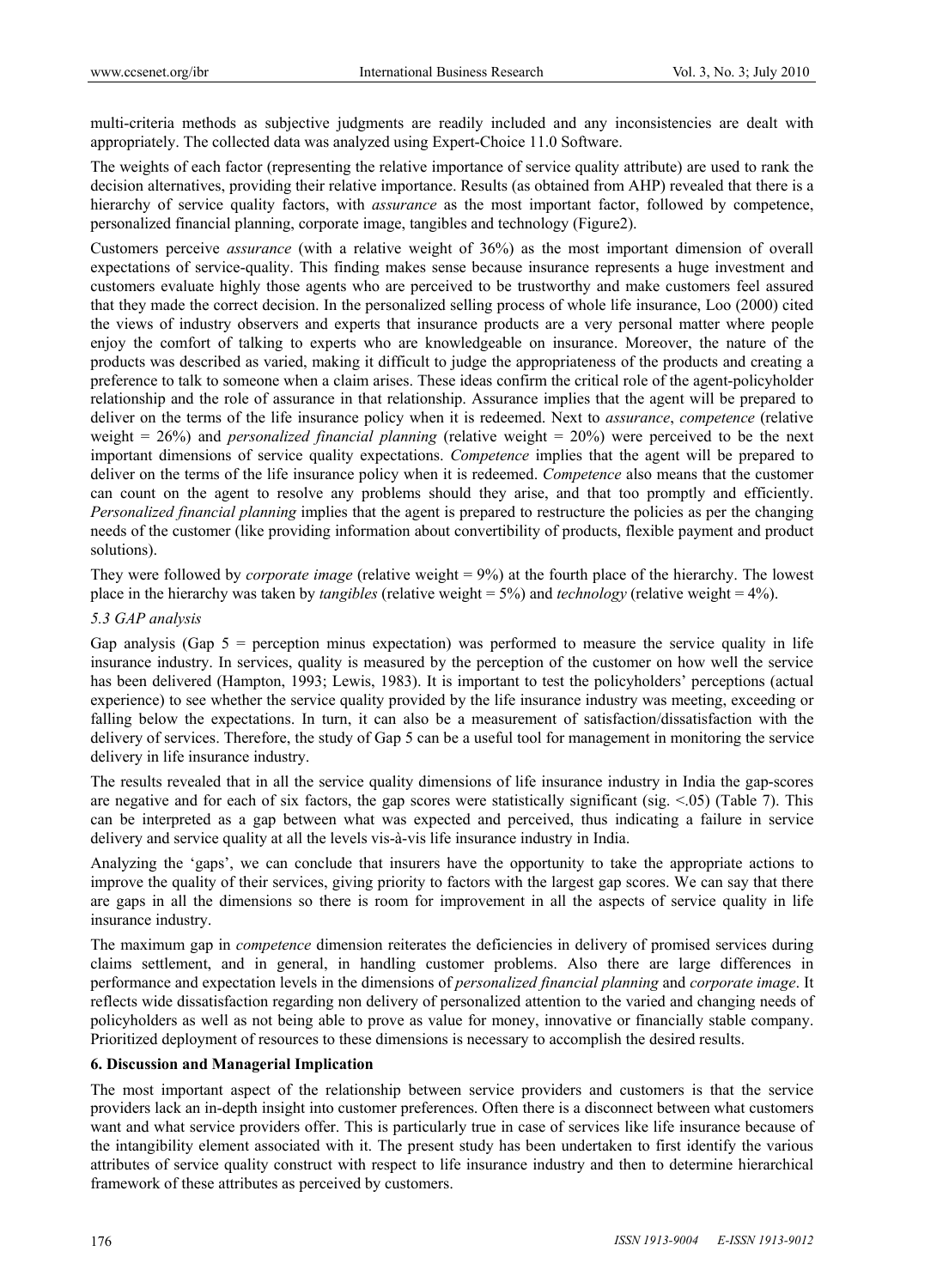The present study attempts to develop an instrument to measure customer perceived service quality in life insurance sector. Accordingly, a six dimensional instrument comprising of *assurance, personalized financial planning, competence, corporate image, tangibles* and *technology* is suggested. Undeniably, the factors have many elements of the old SERVQUAL dimensions except the *technology* dimension. However, this is expected, as the SERVQUAL instrument has undergone rigorous testing and serves as an important platform for exploratory contextual investigations in Service Quality measurement. Emergence of Technology as a factor clearly indicates towards the growing sophistication of customers.

Further the results of Analytical Hierarchy Process highlight the priority areas of service improvement and reveal that not all dimensions contribute equally to overall expectations of service quality in life insurance context i.e. there is a hierarchy of service quality factors in this industry.

The study indicates that among the various service quality dimensions in the life insurance industry, *assurance* is the most important determinant of service quality, followed by *personalized financial planning*, *competence, corporate image, tangibles and technology*, in that order.

Hence the Life Insurance companies needs to comprehend *assurance* in customer terms and deliver the same. The life insurance policyholders have primarily defined *assurance* in terms of well trained and informed agents, who understand intimately specific needs, approach from customer's point of view show clarity in explaining policy's terms and conditions and thereby inspire trust and confidence. Therefore, it is imperative for the service providers to provide adequate training to their agents to improve their customer interaction skills and knowledge.

Additionally, *competence* factor, as the second most important determinant, appeared to play an important role in influencing the overall service quality as expected by the customer. Within the purview of this attribute the policyholders accorded the highest priority to 'efficient claims settlement'. Beyond this, the service providers need to focus on promptness in 'grievance handling', that too by efficient and dependable staff. This implies that life insurance providers should invest in empowering the agents and employees with adequate resources so that they can take prompt actions.

Thereafter at the third place in the worth hierarchy is the attribute of *personalized financial planning*. Customers of life insurance policies seek personalized services and constant support in financial planning e.g. flexible payment schedule, flexible product solution, provisions for convertibility of products and supplementary services etc. So, service providers should encourage the agents to assume wider roles, that of financial consultants.

The *corporate image* is at the fourth place in the overall rating of the service quality dimensions. In this case, it is imperative for the service providers to focus on having courteous agents who represent a financially stable company, on being innovative in introducing new products, and in general proving to be value for money in the long run.

In the hierarchical preference structure of service quality instrument, *tangibles* and *technology* dimensions are at the lowest place, but these factors may also contributes towards satisfaction/dissatisfaction with the services.

Regarding *tangibles*, it is required that service providers should have good certification and credentials and adequate number of accessible branches. This is more important than investing large sums of money for creating magnificent structures alone. There is need, therefore for insurers to rethink their strategies in this aspect.

*Technology* is the new dimension identified in this study. In this case, service providers should focus on ensuring ease of online transaction, prompt complaint handling, online and availability of proactive information through e-mail or SMS.

From the management perspective, the study provides information on service quality dimensions and their relative importance to the service providers in life insurance industry. This information can be used by service providers for adding value to their relationship with the current and prospective policyholders, by performing on differential strategies aimed at improving the service quality in this sector. Thus the service providers are required to focus more on important dimensions to achieve high level of service quality and also aim at reaching acceptable limits for not so important dimensions.

Results from the gap analysis indicate that there is much to be done with respect to service quality in this industry. Insurers have the opportunity to take the appropriate actions to improve the quality of their services, giving priority to factors with the largest gap scores. On these grounds, insurers should deal with competence, personalized financial planning, corporate image, assurance, tangibles, technology in that order, since this is the order of decreasing gap scores. A sound quality improvement strategy for the individual companies should focus on fixing quality flaws in the same order.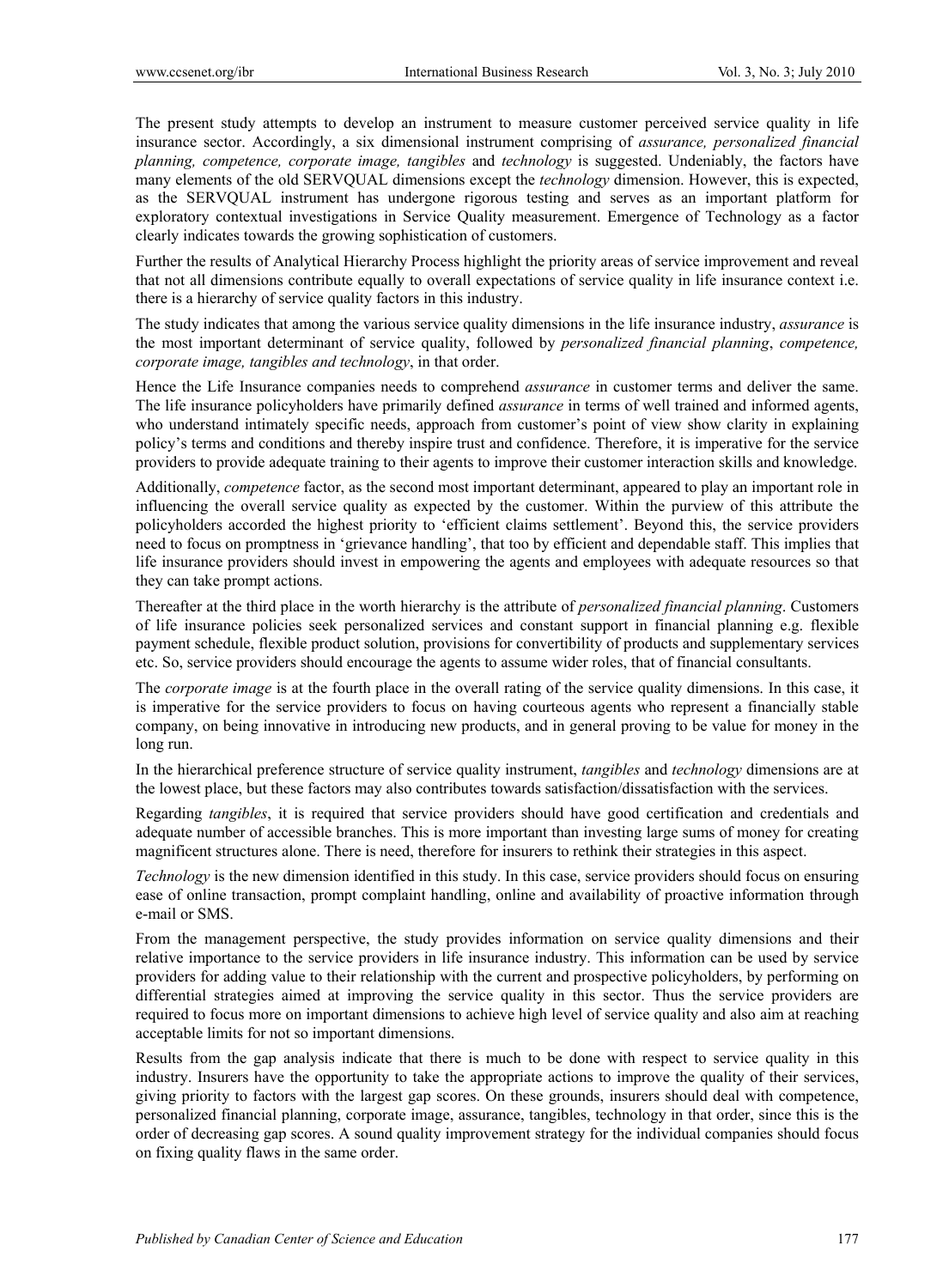In the life insurance industry, perception of service on the competence, personalized financial planning and corporate image dimensions is largely below that of expectation level. This finding is clearly disturbing since these dimensions have strong correlation with expectations of quality. Clearly, if some customers feel that they are not getting personalized services for planning their finances or if the feel that their company is not competent enough or if they feel that they are not getting value for money or have to deal with inefficient agents, such customers will defect.

The decision making authorities in the life insurance companies can also assess the gaps provided by the study, to appropriately bridge them by developing corrective action plans. Such corrective actions will ensure greater customer satisfaction as well as a differentiable competitive advantage.

It is very clear from the above discussions that insurers have to shed a lot of old ideas, bring changes in practices, and adopt a distinct approach to meet the challenges of the emerging situation ahead. Hence it is desirable for insurance companies to develop a customer centric approach for future survival and growth.

The major managerial implications of the study include the following:

• The service quality instrument so developed can be used by the managers for periodic monitoring of service quality as perceived by the customers.

• The study also provides directions to service providers as to which particular dimensions require attention in terms of their importance. This would enable the service providers to focus resources in accordance with the importance of these dimensions.

• Further, the study helps the service providers to identify quality gaps in the industry and thereby helps them in devising strategies, so as to plug these.

#### **7. Conclusions**

The research resulted in the development of a reliable and valid instrument for assessing customer perceived service quality for life insurance services. Here, service quality needs to be measured using a six dimensional hierarchal structure consisting of assurance, competence, personalized financial planning, corporate image, tangibles and technology dimensions. This would help the service managers to efficiently allocate resources, by focusing on important dimensions first. The gap scores show that there is ample room for service quality improvement in life insurance industry in India**.** In the competitive insurance sector, these findings can be transformed into effective strategies and actions for achieving competitive advantage through customer satisfaction and retention.

Although this study focuses on life insurance industry in India, however the results and recommendations of this paper can be used for service quality improvements of life insurance industries of other countries as well. This can be performed by incorporating necessary changes in service quality aspects in accordance with socio-economic environment of that nation.

There are, some scope for further research. Future studies in this area should also measure changes in service quality expectations over time in order to have a better understanding of how perceptions about service quality relate to satisfaction and loyalty. This is because service expectations and perceptions are known to be affected by customers' immediate reaction to specific service encounters. Cross-sectional studies that measure service expectations at one point in time may understate or overstate true service expectations, depending on whether customers had a positive or negative experience with the service provider.

The usefulness of segmenting customers on the basis of demographics is worth exploring. A future research aimed at determining whether distinct, identifiable service quality segments exist on the basis of customer demographics will be valuable from a service marketer's viewpoint. Insight from customer surveys or even more informal means of research could be used as a valuable information base in this regard.

The study can be further extended to investigate the causal relationship between service quality, customer satisfaction, loyalty and retention. Such a study would enhance the level of understanding for managers and academicians.

#### **References**

Anonymous. (2004). Seizing the initiative. *Life Insurance International*, April, 11-12.

Asubonteng, P., McCleary, K. J. & Swan, J. E. (1996). SERVQUAL Revisited: A Critical Review Of Service Quality. *Journal of Services Marketing*, 10(6), 62-81.

Berry, L. L. (1995). Relationship marketing of services–growing interest, emerging perspectives. *Journal of the Academy of Marketing Science*, 23 (Fall), 236-245.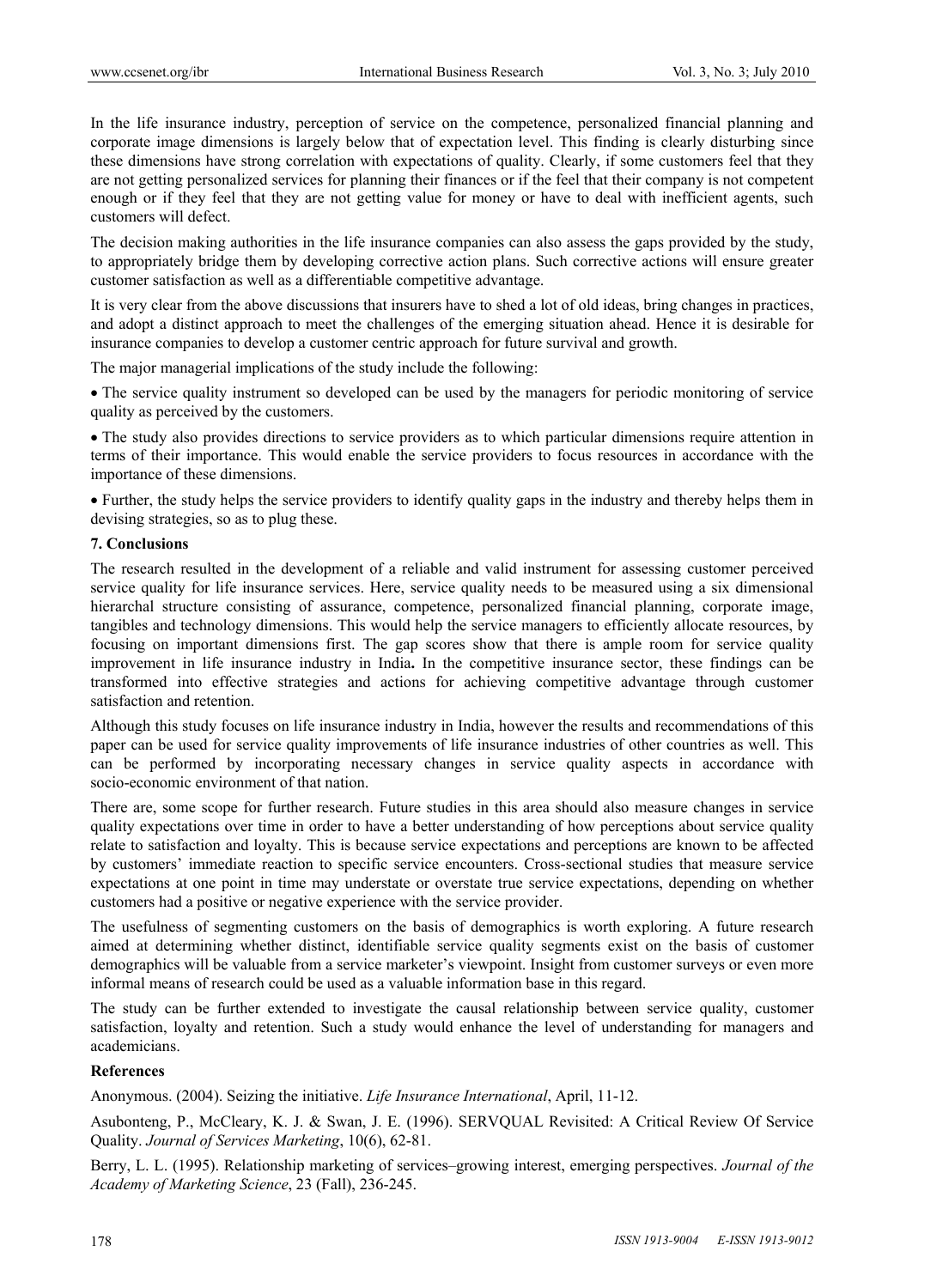Bitner, M. J., Booms, B. H. & Tetreault, M. S. (1990). The Service Encounter: Diagnosing Favourable and Unfavourable Incidents. *Journal of Marketing*, 54(1), 71-84.

Boulding, W., Karla, A., Staelin, R. & Zeithaml, V. A. (1993). A Dynamic Process Model of Service Quality: From Expectations to Behavioural Intentions. *Journal of Marketing Research*, 30(1), 7-27.

Carman, J. M. (1990). Consumer Perceptions of Service Quality: An Assessment of the SERVQUAL Dimensions*. Journal of Retailing*, 66 (Spring), 33-55.

Clow, K. F. & Vorhies, D. W. (1993). Building a Competitive Advantage for Service Firms. *Journal of Services Marketing*, 7(1), 22-32.

Cooper, R. W. & Frank, G. L. (2001). Key ethical issues facing the property and casualty insurance: has a decade made a difference? *CPCU Journal*, 54 (2), 99-111.

Cronin, J. J. Jr. & Taylor, S. A. (1992). Measuring Service Quality: A Reexamination and Extension. *Journal of Marketing*, 56 (3), 55-68.

Crosby, L. A. & Cowles, D. (1986). Life Insurance Agents as Financial Planners: A Matter of Role Consensus. *Journal of Professional Services Marketing*, 1 (Spring), 69-89.

Crosby, L. A. & Stephens, N. (1987). Effects of relationship marketing on satisfaction, retention, and prices in the life insurance industry*. Journal of Marketing Research*, 24(November), 404-411.

Friedman , S. (2001b). RIMS launches quality process. *National Underwriter*, 105(19), 3-29.

Friedman, S. (2001a). RIMS plans to have third quality scorecard published in 2002. *National Underwriter*, 105(18), 3-22.

Gronroos, C. (1984). A service-oriented approach to marketing of services. *European Journal of Marketing*, 12 (8), 588-601.

Hampton, G. M. (1993). Gap Analysis of College Student Satisfaction as a Measure of Professional Service Quality. *Journal of Professional Services* Marketing, 9(1), 15-28.

Johnson, R. L., Tsiros, M. & Lancioni, R. A. (1995). Masuring Service quality: A Systems approach. *Journal of Services Marketing*, 9 (5), 6-19.

Johnston, E. O., O'Connor, R. J. & Zultowski, W. H. (1984). The personal selling process in the life insurance industry, in J. Jacoby, & C. S. Craig (Eds.), *Personal Selling: Theory, Research and Practice* (pp. 136-164). Lexington, MA: Lexington Books.

King, C. (1992). Agents/policy owners split on service. *National Underwriter*, 41(October), 7.

Lehtinen, U. & Lehtinen, J. R. (1991). Two Approaches to Service Quality Dimensions. *The Service Industries Journal*, 11(3), 287-305.

Lewis, B. (1993). Service quality: recent developments in financial services. *International Journal of Bank Marketing*, 11(6), 19-25.

Loo, F. (2000). Buying insurance on the net*. Financial Planner*, February, 58-60.

Marying, P. (2000). Qualitative Content Analysis. *Forum: Qualitative Social Research*. 1 (2), Art. 20:June 2000 (www.qualitative-research.net/index.php/fqs/article/.../1089) (Jan 7, 2010).

Mehta, S. C. & Lobo, A. (2002). MSS, MSA and zone of tolerance as measures of service quality: A Study of the Life Insurance Industry. *Second International Services Marketing Conference*, University of Queensland.

Parasuraman, A. & Zeithaml, V. A. & Berry, L. L. (1985). A Conceptual Model of Service Quality and Its Implications for Future Research. *Journal of Marketing*, 49(4), 41-50

Parasuraman, A., Berry, L. L. & Zeithaml, V. A. (1991). Refinement and reassessment of the SERVQUAL scale. *Journal of Retailing*, 67(4), 420-450.

Parasuraman, A., Zeithaml, V. A. & Berry, L. L. (1988). SERVQUAL: A Multi-Item Scale for Measuring Consumer Perceptions of Service Quality. *Journal of Retailing*, 64 (Spring), 21-40.

Parasuraman, A., Zeithaml, V. A. & Berry, L. L. (1994). Alternatives Scales for Measuring Service Quality: A Comparative Assessment Based on Psychometric and Diagnostic Criteria. *Journal of Retailing*, 70(3), 201-230.

Pointek, S. (1992). Outside interests: making the move from lip service to real service. *National Underwriter*, 96 (44), 34.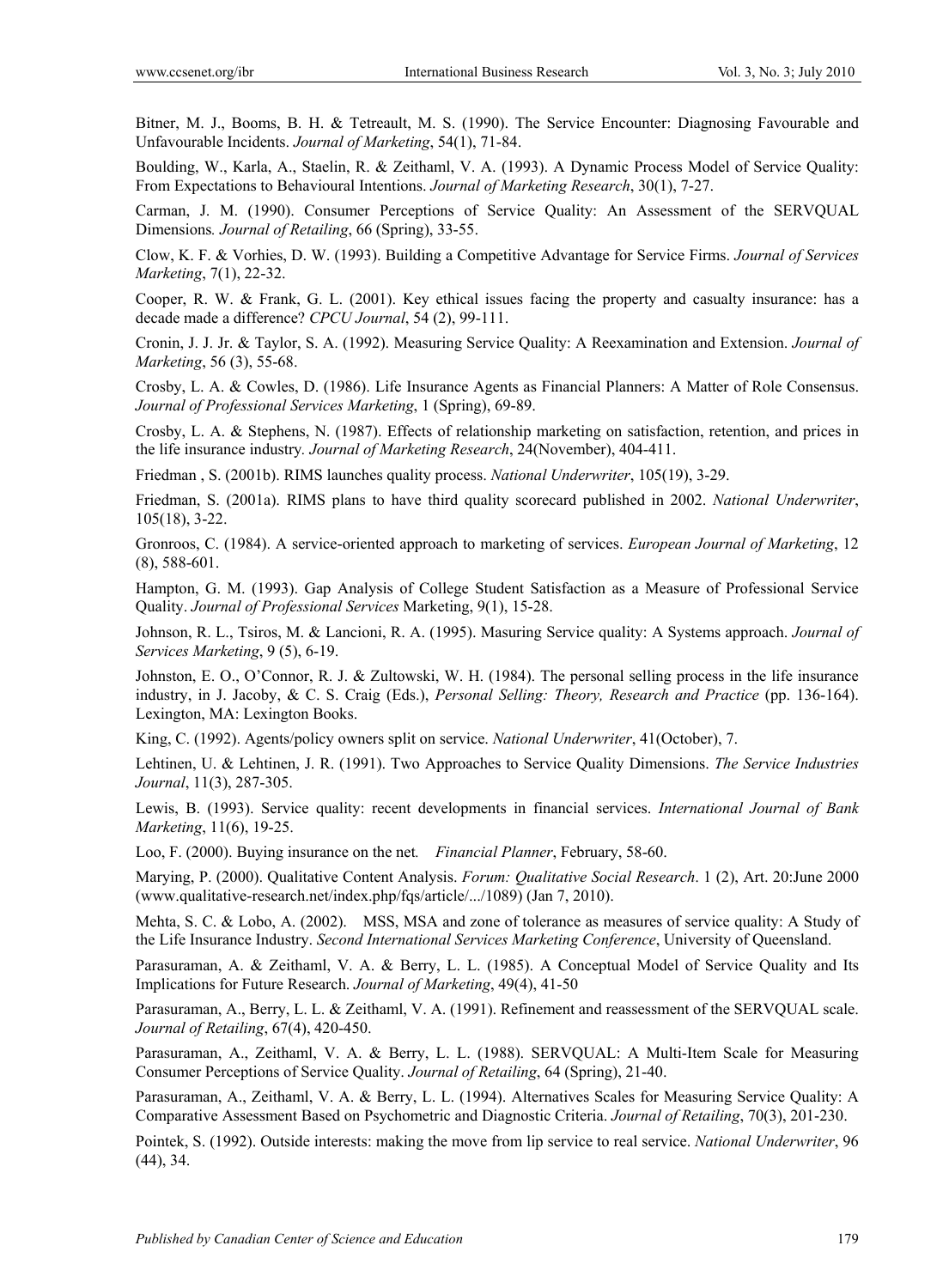Rand, G. K. (2004).Diagnosis and Improvement of Service Quality in the Insurance Industries of Greece and Kenya. *Lancaster University Management School Working Paper*.

Richard, M. D. & Allaway, A. W. (1993). Service Quality Atrributes and Choice Behaviour. *Journal of Services Marketing*, 7(10), 59-68.

Rosen, L. D. & Karwan, K. R. (1994). Prioritizing the Dimensions of Service quality. *International Journal of Service industry Management*, 5 (4), 39-52.

Saaty, T. L. (1990). The Analytic Hierarchy Process. Pittsburgh, PA: RWS Publications.

Saaty, T. L. (2001). Decision Making with Dependence and Feedback the Analytic Network Process, 2<sup>nd</sup> ed. Pittsburgh, PA: RWS Publications.

Seth, A., Momaya, K. & Gupta, H. M. (2008). Managing the Customer Perceived Service quality for cellular Mobile Telephony: An Empirical Investigation. *Vikalpa*, 33 (1), 9-34.

Sherden, W. (1987). The erosion of service quality. *Best's Review*, 88 (5), 22.

Siu, N. Y. M. & Cheung, J. T. (2001). A Measure of Retail Service Quality. *Marketing Intelligence and Planning*, 19 (2), 88-96.

Slattery, T. (1989). Special report: Nichols: we've forgotten the consumer. *National Underwriter*, 48 (November), 11.

Stafford, M. R., Stafford, T. F. & Wells, B. P. (1998).Determinants of service quality and satisfaction in the auto casualty claims process. *Journal of Services Marketing*, 12, 426-440.

Taylor, S. A. (2001). Assessing the use of regression analysis in examining service recovery in the insurance industry: relating service quality, customer satisfaction and customer trust. *Journal of Insurance Issues*, 24 (1/2), 30-57.

Teas, R. K. (1993). Consumer Expectations and the Measurement of Perceived Service Quality. *Journal of Professional Services Marketing*, 8 (2), 33-54.

Toran, D. (1993). Quality service (quality everything!). *LIMRA'S Market Facts*, 12 (2), 10-11.

Walker, J. & Baker, J. (2000). An exploratory study of a multi-expectation framework for services. *Journal of Services Marketing*, 14 (5), 411-431.

Wells, B. P. & Stafford, M. R. (1995). Service quality in the insurance industry: Consumer perceptions versus regulatory perceptions. *Journal of Insurance Regulation*, 13, 462-477.

Zeithaml, V. A., Berry, L. L. & Parsuraman, A. (1993). The Nature and Determinants of Customer Expectations of Service. *Journal of the Academy of Marketing Science*, 21(1), 1-12.

| S.No. | Author, Year                             | <b>Definitions</b>                                                            |
|-------|------------------------------------------|-------------------------------------------------------------------------------|
|       | Zeithaml and Berry, 1988<br>Parasuraman. | Global judgement or attitude, relating to superiority of service.             |
|       | Bitner, Booms and Tetreauly, 1990        | The customer's overall impression of the relative inferiority/superiority of  |
|       |                                          | the organization and its services.                                            |
|       | Asubonteng, McCleary and Swan, 1996      | The difference between customer's expectations for service performance        |
|       |                                          | prior to the service encounter and their perceptions of the service received. |

Table1. Select definitions of Service Quality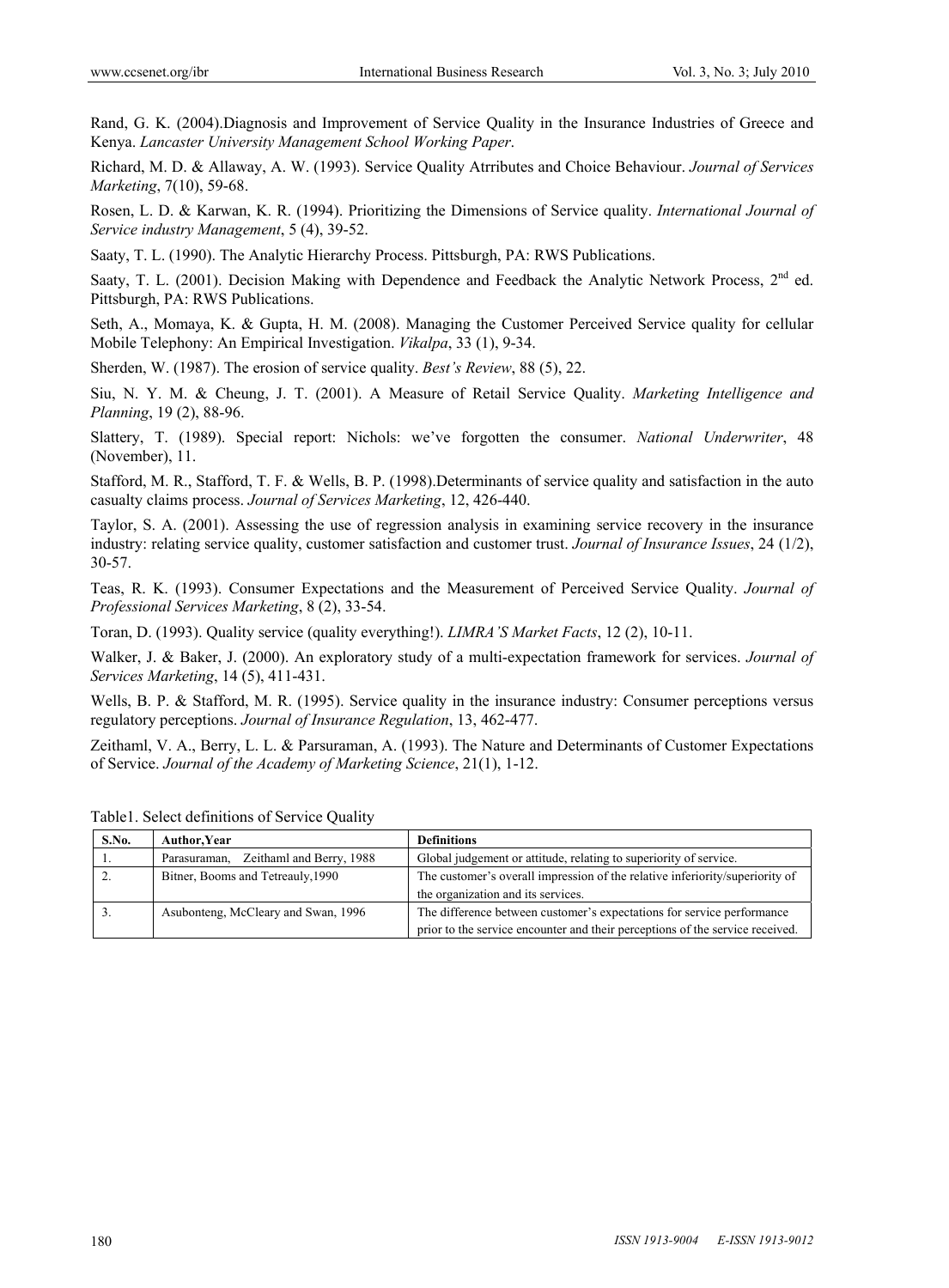| <b>Authors</b><br>(Year)    | Parasuraman,<br><b>Zeithaml and Berry</b><br>(1988)                                | <b>Lehtinen</b> and<br>Lehtinen (1991)               | Rosen and<br>Karwan<br>(1994)                                | Johnson,<br><b>Tsiros</b> and<br>Lancioni<br>(1995) | Siu and Cheung<br>(2001)                                      | Mehta and Lobo<br>(2002)           |
|-----------------------------|------------------------------------------------------------------------------------|------------------------------------------------------|--------------------------------------------------------------|-----------------------------------------------------|---------------------------------------------------------------|------------------------------------|
| <b>Application</b><br>areas | Telephone co.,<br>brokerage, insurance<br>co., banks and repair<br>and maintenance | Lunch restaurants,<br>Disco, Pub type<br>restaurants | Teaching,<br>restaurants,<br>bookstore<br>and<br>healthcare. | Bank customer<br><b>UK</b>                          | Service quality<br>delivery of a<br>department store<br>chain | Life Insurance                     |
| <b>Dimensions</b>           | Reliability                                                                        | Physical quality                                     | Reliability                                                  | Input quality                                       | Personal<br>interaction                                       | Assurance                          |
|                             | Responsiveness                                                                     | Corporate quality                                    | Responsiven<br>ess                                           | Output quality                                      | Policy                                                        | Personalised<br>financial planning |
|                             | Assurance                                                                          | Interactive quality                                  | Tangibles                                                    | Process quality                                     | Physical<br>appearance                                        | Similarity with<br>Agent           |
|                             | Empathy                                                                            | Process quality                                      | Access                                                       |                                                     | Promises                                                      | Tangibles                          |
|                             |                                                                                    |                                                      |                                                              |                                                     |                                                               | Competence                         |
|                             | Tangibles                                                                          | Output quality                                       | Knowing the<br>customer                                      |                                                     | Problem solving                                               | Corporate Image                    |
|                             |                                                                                    |                                                      | Assurance                                                    |                                                     | Convenience                                                   |                                    |

Table 2. Select service quality dimensions

# Table 3. Demographic Characteristics of the Respondents:

| S. No.         | <b>Respondent's characteristics</b> | % of respondents |
|----------------|-------------------------------------|------------------|
| 1              | Gender                              |                  |
|                | Male                                | 60.4             |
|                | Female                              | 39.6             |
| $\overline{2}$ | <b>Age Group</b>                    |                  |
|                | $<$ 30                              | 27.6             |
|                | $31 - 45$                           | 50.7             |
|                | 46-60                               | 13.8             |
|                | $>60$                               | 7.8              |
| $\mathfrak{Z}$ | <b>Education</b>                    |                  |
|                | Upto HSC                            | 9.4              |
|                | Graduate                            | 35.0             |
|                | Post graduate                       | 35.9             |
|                | Professional and others             | 19.6             |
| $\overline{4}$ | Occupation                          |                  |
|                | Salaried                            | 41.2             |
|                | Professional                        | 27.8             |
|                | <b>Business</b>                     | 13.1             |
|                | Student                             | 2.8              |
|                | Retired                             | 7.4              |
|                | Housewife                           | 6.9              |
| 5              | Income                              |                  |
|                | < 10,000                            | 11.8             |
|                | 10001-20000                         | 15.0             |
|                | 20001-30000                         | 34.6             |
|                | 30001-40000                         | 23.0             |
|                | >40000                              | 15.7             |
| 6              | Access to modern aids               |                  |
|                | Mobile-phone                        | 57.6             |
|                | Internet                            | 13.8             |
|                | Combination                         | 13.4             |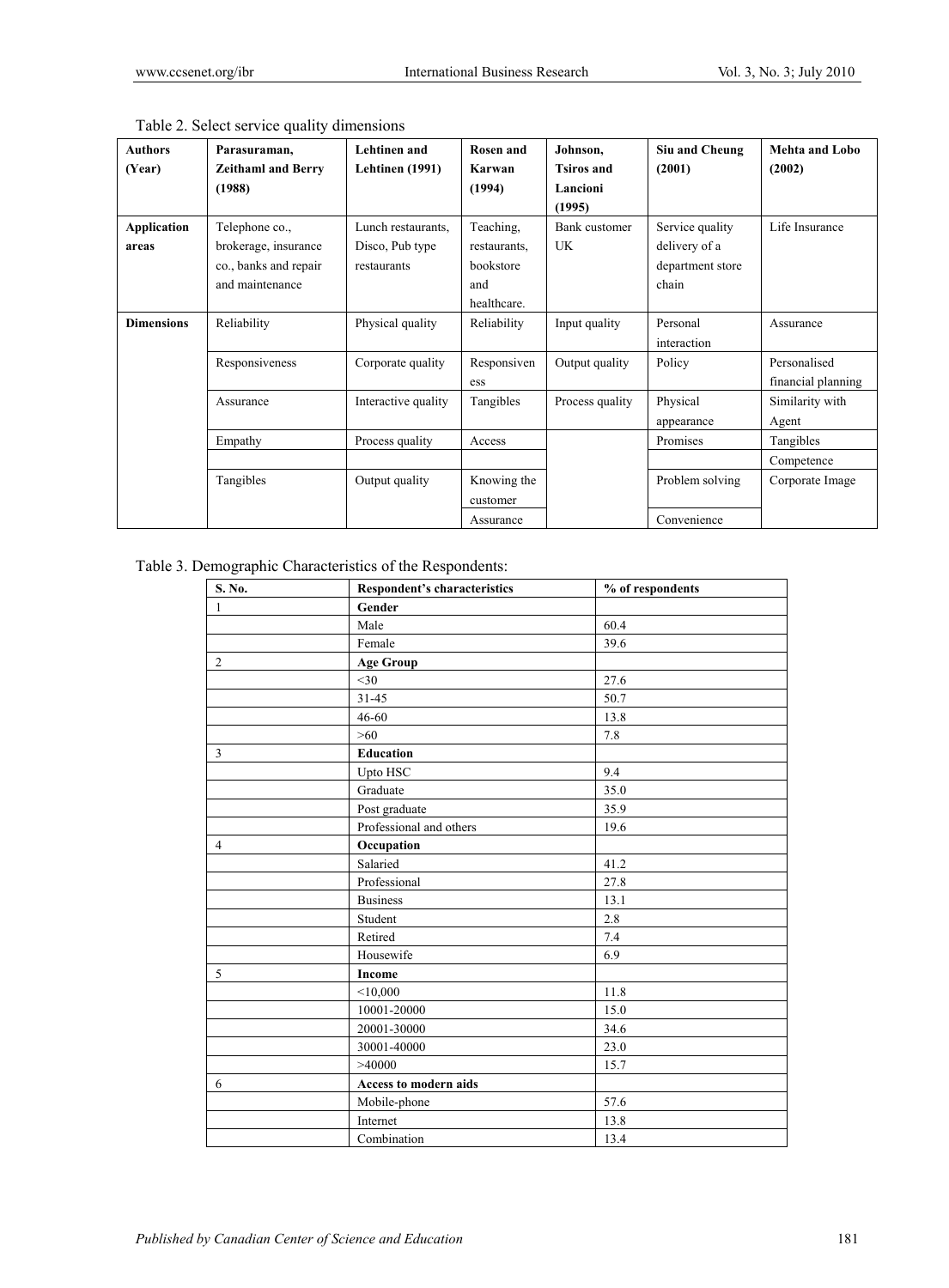# Table 4. Reliability Analysis

| <b>Dimensions of Service Quality</b> | No. of       | <b>Expectation (Cronbach's</b> | <b>Perception (Cronbach's</b> |
|--------------------------------------|--------------|--------------------------------|-------------------------------|
|                                      | <b>Items</b> | alpha)                         | alpha)                        |
| Assurance                            |              | .821                           | .880                          |
| Competence                           | 4            | .934                           | .904                          |
| Personalized financial planning      |              | .789                           | .823                          |
| Corporate image                      | 4            | .882                           | .845                          |
| Tangibles                            |              | .811                           | .776                          |
| Technology                           |              | .714                           | .743                          |

# Table 5.1. KMO and Bartlett's Test

| Kaiser-Meyer-Olkin Measure of Sampling Adequacy. |                    |     |  |  |
|--------------------------------------------------|--------------------|-----|--|--|
| Bartlett's Test of Sphericity                    | Approx. Chi-Square |     |  |  |
|                                                  | Df                 |     |  |  |
|                                                  | Sig.               | 000 |  |  |

# Table5.2. Total Variance Explained

| Component      | Initial Eigenvalues |          |              | <b>Extraction Sums of Squared Loadings</b> |          |              | Rotation Sums of Squared Loadings |          |              |
|----------------|---------------------|----------|--------------|--------------------------------------------|----------|--------------|-----------------------------------|----------|--------------|
|                |                     | $%$ of   |              |                                            | $%$ of   |              |                                   | $%$ of   |              |
|                | Total               | Variance | Cumulative % | Total                                      | Variance | Cumulative % | Total                             | Variance | Cumulative % |
| 1              | 13.65               | 52.501   | 52.501       | 13.65                                      | 52.501   | 52.501       | 8.198                             | 31.532   | 31.532       |
| $\overline{c}$ | 3.329               | 12.803   | 65.305       | 3.329                                      | 12.803   | 65.305       | 5.887                             | 22.644   | 54.176       |
| 3              | 1.434               | 5.515    | 70.82        | 1.434                                      | 5.515    | 70.82        | 2.173                             | 8.358    | 62.534       |
| 4              | 0.774               | 2.976    | 73.796       | 0.774                                      | 2.976    | 73.796       | 1.961                             | 7.542    | 70.076       |
| 5              | 0.63                | 2.422    | 76.218       | 0.63                                       | 2.422    | 76.218       | 1.19                              | 4.575    | 74.651       |
| 6              | 0.548               | 2.106    | 78.324       | 0.548                                      | 2.106    | 78.324       | 0.955                             | 3.673    | 78.324       |
| 7              | 0.513               | 1.974    | 80.299       |                                            |          |              |                                   |          |              |
| 8              | 0.496               | 1.906    | 82.205       |                                            |          |              |                                   |          |              |
| 9              | 0.459               | 1.765    | 83.97        |                                            |          |              |                                   |          |              |
| 10             | 0.394               | 1.514    | 85.484       |                                            |          |              |                                   |          |              |
| 11             | 0.391               | 1.503    | 86.987       |                                            |          |              |                                   |          |              |
| 12             | 0.376               | 1.444    | 88.431       |                                            |          |              |                                   |          |              |
| 13             | 0.359               | 1.382    | 89.813       |                                            |          |              |                                   |          |              |
| 14             | 0.333               | 1.28     | 91.093       |                                            |          |              |                                   |          |              |
| 15             | 0.324               | 1.245    | 92.339       |                                            |          |              |                                   |          |              |
| 16             | 0.282               | 1.086    | 93.425       |                                            |          |              |                                   |          |              |
| 17             | 0.262               | 1.009    | 94.434       |                                            |          |              |                                   |          |              |
| 18             | 0.251               | 0.967    | 95.401       |                                            |          |              |                                   |          |              |
| 19             | 0.227               | 0.874    | 96.275       |                                            |          |              |                                   |          |              |
| 20             | 0.209               | 0.806    | 97.081       |                                            |          |              |                                   |          |              |
| 21             | 0.163               | 0.627    | 97.708       |                                            |          |              |                                   |          |              |
| 22             | 0.157               | 0.605    | 98.314       |                                            |          |              |                                   |          |              |
| 23             | 0.127               | 0.49     | 98.804       |                                            |          |              |                                   |          |              |
| 24             | 0.113               | 0.433    | 99.237       |                                            |          |              |                                   |          |              |
| 25             | 0.107               | 0.412    | 99.649       |                                            |          |              |                                   |          |              |
| 26             | 0.091               | 0.351    | 100          |                                            |          |              |                                   |          |              |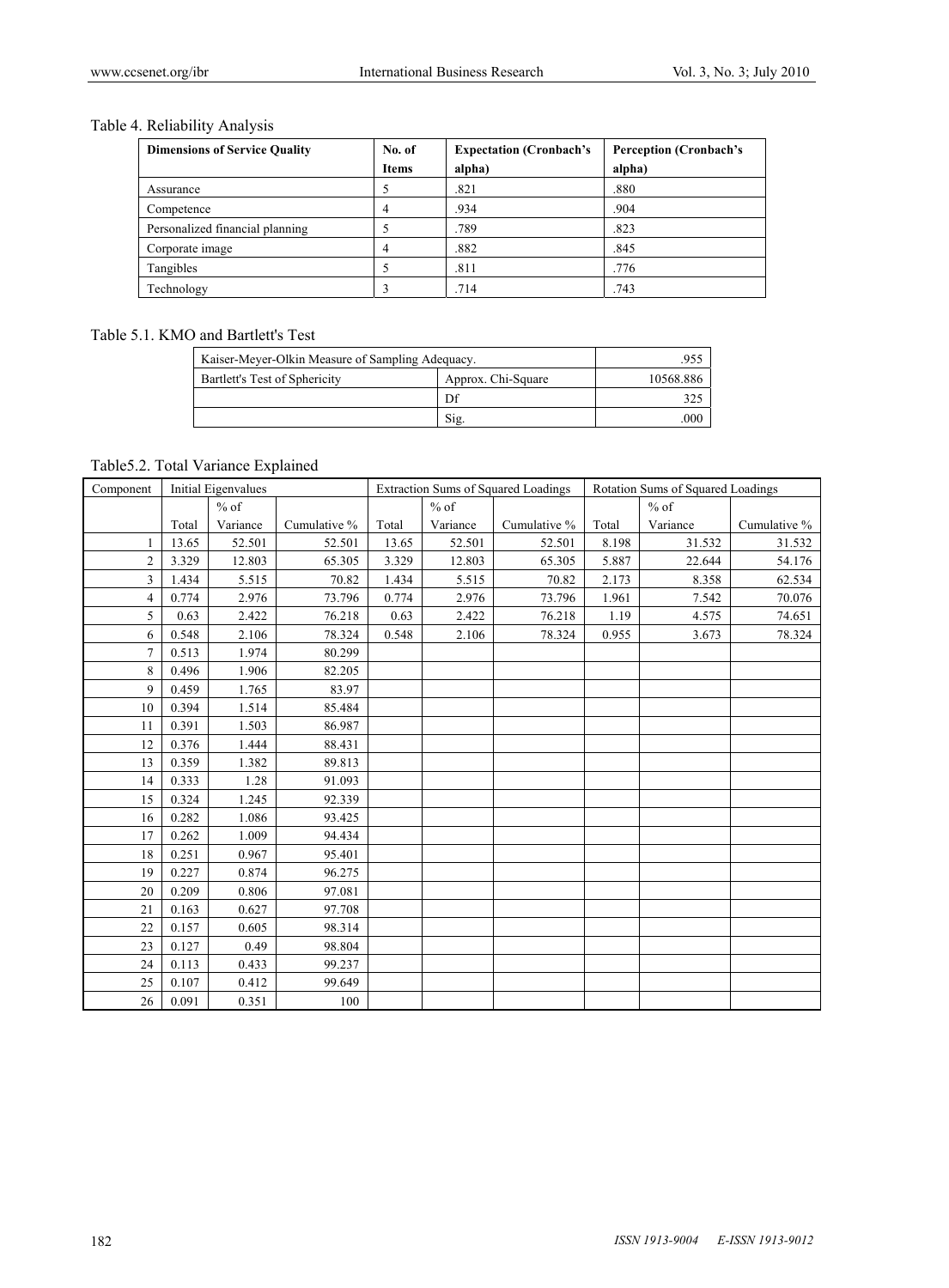# Table 5.3. Rotated Component Matrix (a)

|                                                                  | Component |                |               |                |         |          |  |  |
|------------------------------------------------------------------|-----------|----------------|---------------|----------------|---------|----------|--|--|
|                                                                  |           | $\overline{2}$ | $\mathcal{E}$ | $\overline{4}$ | 5       | 6        |  |  |
| Adequate No. of branches                                         | .219      | .277           | .304          | .707           | .213    | .153     |  |  |
| Trained and well-informed agents                                 | .758      | .397           | .163          | .276           | .065    | .256     |  |  |
| Approaching from customer's point of view                        | .683      | .459           | .182          | .193           | .012    | .133     |  |  |
| Accessible location of the branch                                | .228      | .374           | .025          | .704           | .052    | .122     |  |  |
| Staff dependable in handling customer's problems                 | .234      | .217           | .739          | .237           | .105    | .184     |  |  |
| Good ambience of the branch                                      | .232      | 404            | .453          | .685           | .214    | $-062$   |  |  |
| <b>Efficient Staff</b>                                           | .220      | .239           | .688          | .197           | .356    | $-.028$  |  |  |
| Easy access to information                                       | .218      | .204           | .851          | .158           | $-.042$ | .201     |  |  |
| Provision of Flexible payment schedule                           | .270      | .768           | .225          | .187           | $-153$  | .022     |  |  |
| Innovativeness in introducing new products                       | .245      | .184           | .223          | .210           | .697    | .067     |  |  |
| Possessing good certification and credentials                    | .211      | .093           | .143          | .617           | .478    | .127     |  |  |
| Courteous Agents                                                 | .223      | .250           | .445          | .374           | .787    | .211     |  |  |
| Value for money                                                  | .210      | .418           | .437          | .264           | .640    | $-0.52$  |  |  |
| Availability of flexible product solution                        | .218      | .845           | .079          | .049           | .082    | .029     |  |  |
| Provisions for Convertibility of products                        | .274      | .818           | .104          | .070           | .198    | .094     |  |  |
| Supplementary services                                           | .459      | .781           | .057          | .062           | $-.004$ | .080     |  |  |
| Prompt & Efficient Grievance handling mechanism                  | .014      | .425           | .806          | .115           | $-.010$ | .095     |  |  |
| Simple $&$ Less time consuming Procedure for purchasing a policy | .082      | .382           | .050          | .119           | .780    | .088     |  |  |
| Trusting agents when explaining policies                         | .854      | .296           | .100          | .112           | .075    | .066     |  |  |
| Financially stable company                                       | $-.031$   | .137           | .166          | $-.044$        | .792    | 230      |  |  |
| Clarity in explaining policy's terms and conditions              | .813      | .209           | .166          | .090           | .064    | $-0.042$ |  |  |
| Easy online transaction                                          | $-.065$   | .187           | .091          | .235           | .049    | .844     |  |  |
| Complaint handling should be prompt, online                      | $-.105$   | .232           | .107          | .213           | .097    | .851     |  |  |
| Proactive information through e-mail or SMS                      | .034      | .182           | .137          | .171           | .077    | 867      |  |  |
| Prompt and hassle free claims settlement                         | .116      | .016           | .830          | .045           | .229    | .243     |  |  |
| Understanding intimately specific needs                          | .796      | .053           | .129          | .115           | .285    | .102     |  |  |

Extraction Method: Principal Component Analysis.

Rotation Method: Varimax with Kaiser Normalization.

# Table 6.1. KMO and Bartlett's Test

| Kaiser-Meyer-Olkin Measure of Sampling Adequacy. | 946 |      |
|--------------------------------------------------|-----|------|
| Bartlett's Test of Sphericity                    |     |      |
|                                                  | Df  |      |
|                                                  | Sig | .000 |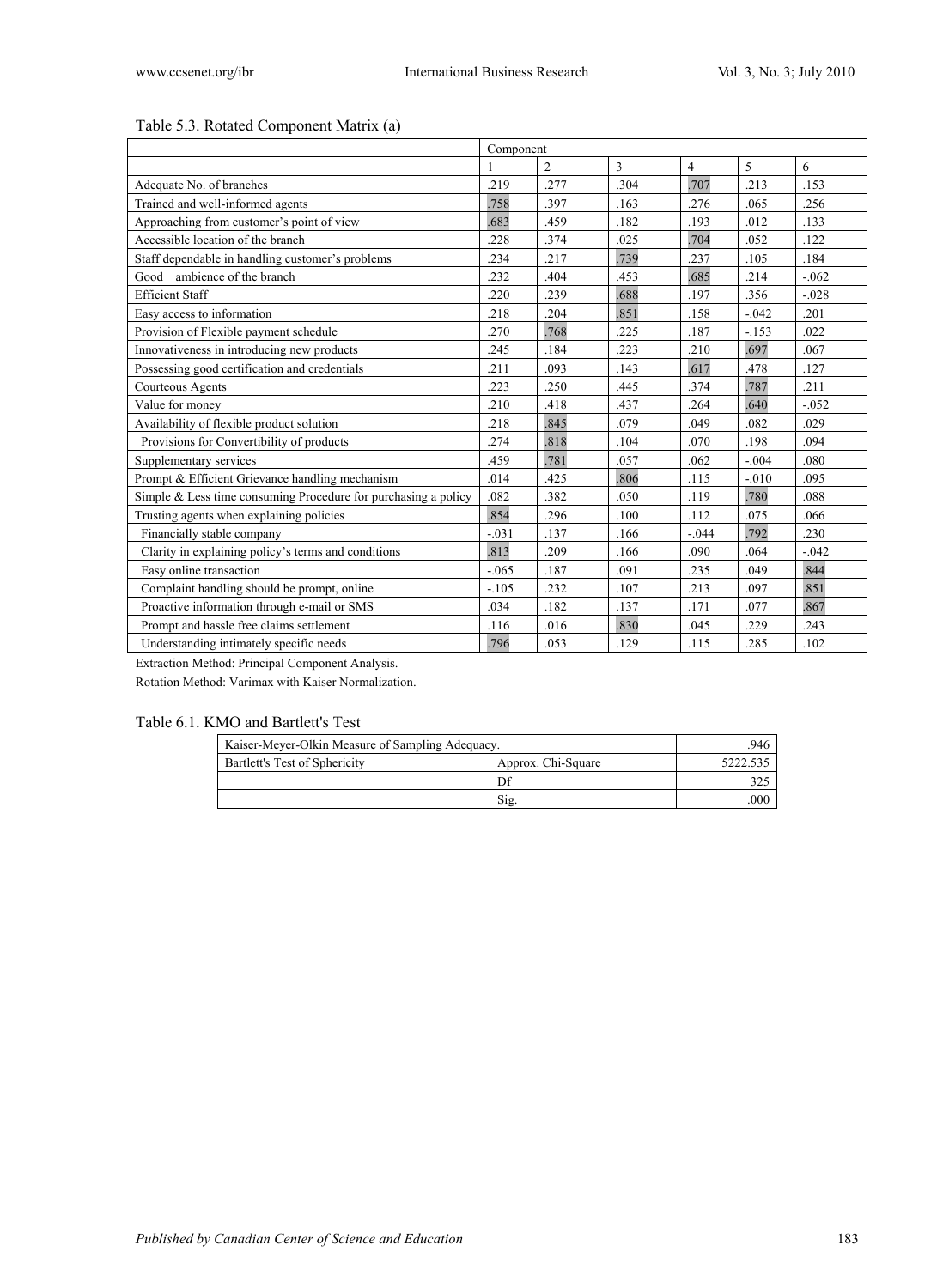| Comp            |                     |          |               |                                            |          |              |                                   |          |           |
|-----------------|---------------------|----------|---------------|--------------------------------------------|----------|--------------|-----------------------------------|----------|-----------|
| onent           | Initial Eigenvalues |          |               | <b>Extraction Sums of Squared Loadings</b> |          |              | Rotation Sums of Squared Loadings |          |           |
|                 |                     | $%$ of   | Cumulative    |                                            | $%$ of   |              |                                   | $%$ of   | Cumulativ |
|                 | Total               | Variance | $\frac{0}{0}$ | Total                                      | Variance | Cumulative % | Total                             | Variance | $e\%$     |
| $\mathbf{1}$    | 10.237              | 39.373   | 39.373        | 10.237                                     | 39.373   | 39.373       | 3.853                             | 14.818   | 14.818    |
| $\overline{2}$  | 2.015               | 7.750    | 47.124        | 2.015                                      | 7.750    | 47.124       | 3.690                             | 14.190   | 29.008    |
| $\mathbf{3}$    | 1.181               | 4.543    | 51.667        | 1.181                                      | 4.543    | 51.667       | 3.107                             | 11.949   | 40.958    |
| $\overline{4}$  | .973                | 3.741    | 55.407        | .973                                       | 3.741    | 55.407       | 2.452                             | 9.431    | 50.389    |
| 5               | .925                | 3.557    | 58.964        | .925                                       | 3.557    | 58.964       | 1.944                             | 7.476    | 57.864    |
| 6               | .838                | 3.223    | 62.188        | .838                                       | 3.223    | 62.188       | 1.124                             | 4.323    | 62.188    |
| $7\phantom{.0}$ | .775                | 2.980    | 65.168        |                                            |          |              |                                   |          |           |
| $\,8\,$         | .742                | 2.855    | 68.023        |                                            |          |              |                                   |          |           |
| 9               | .688                | 2.647    | 70.669        |                                            |          |              |                                   |          |           |
| 10              | .660                | 2.537    | 73.207        |                                            |          |              |                                   |          |           |
| 11              | .644                | 2.478    | 75.685        |                                            |          |              |                                   |          |           |
| 12              | .619                | 2.381    | 78.066        |                                            |          |              |                                   |          |           |
| 13              | .577                | 2.219    | 80.285        |                                            |          |              |                                   |          |           |
| 14              | .543                | 2.088    | 82.373        |                                            |          |              |                                   |          |           |
| 15              | .510                | 1.960    | 84.333        |                                            |          |              |                                   |          |           |
| 16              | .485                | 1.865    | 86.198        |                                            |          |              |                                   |          |           |
| 17              | .449                | 1.727    | 87.925        |                                            |          |              |                                   |          |           |
| 18              | .435                | 1.672    | 89.597        |                                            |          |              |                                   |          |           |
| 19              | .419                | 1.610    | 91.207        |                                            |          |              |                                   |          |           |
| 20              | .390                | 1.500    | 92.706        |                                            |          |              |                                   |          |           |
| 21              | .372                | 1.432    | 94.138        |                                            |          |              |                                   |          |           |
| 22              | .356                | 1.371    | 95.509        |                                            |          |              |                                   |          |           |
| 23              | .334                | 1.287    | 96.796        |                                            |          |              |                                   |          |           |
| 24              | .310                | 1.192    | 97.988        |                                            |          |              |                                   |          |           |
| 25              | .283                | 1.090    | 99.078        |                                            |          |              |                                   |          |           |
| 26              | .240                | .922     | 100.000       |                                            |          |              |                                   |          |           |

# Table 6.2. Total Variance Explained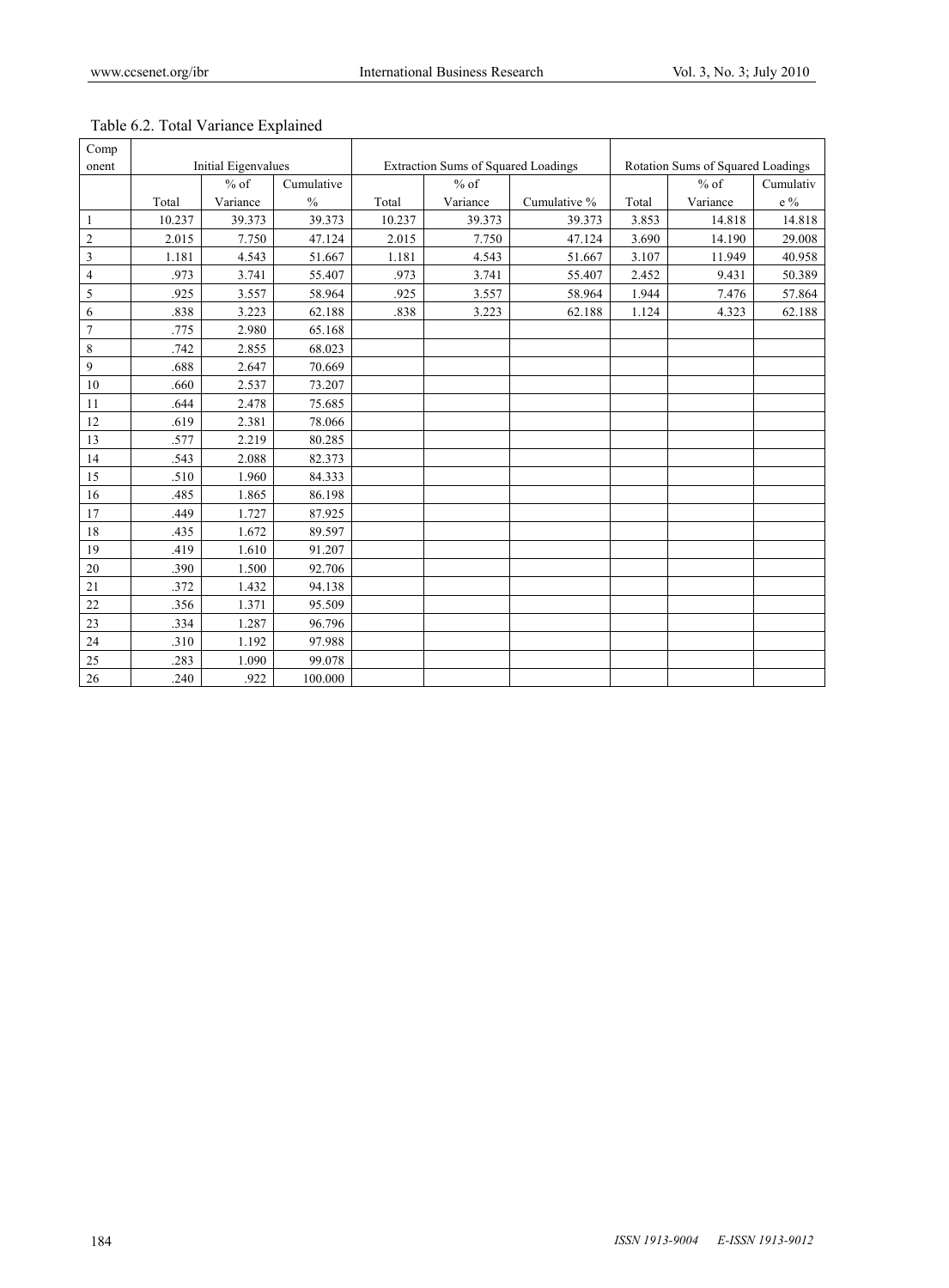$\overline{1}$ 

| Table 6.3. Rotated Component Matrix (a) |  |  |
|-----------------------------------------|--|--|
|                                         |  |  |

|                                                                     | Component    |         |          |      |         |         |
|---------------------------------------------------------------------|--------------|---------|----------|------|---------|---------|
|                                                                     | $\mathbf{1}$ | 2       | 3        | 4    | 5       | 6       |
| Adequate No. of branches                                            | .321         | .148    | .739     | .105 | .030    | $-.057$ |
| Trained and well-informed agents                                    | .648         | .081    | .217     | .178 | .209    | .318    |
| Approaching from customer's point of view                           | .698         | .168    | .165     | .209 | .225    | $-.044$ |
| Accessible location of the branch                                   | .405         | .256    | .472     | .247 | .077    | .213    |
| Staff dependable in handling customer's problems                    | .322         | .100    | .753     | .255 | .270    | .190    |
| ambience of the branch<br>Good                                      | .247         | .108    | .358     | .723 | .333    | .017    |
| <b>Efficient Staff</b>                                              | .197         | .128    | .699     | .215 | .322    | .040    |
| Easy access to information                                          | .199         | .164    | .735     | .111 | .123    | .125    |
| Provision of Flexible payment schedule                              | .437         | .680    | .300     | .136 | .243    | .267    |
| Innovativeness in introducing new products                          | .422         | .127    | .173     | .120 | .628    | .029    |
| Possessing good certification and credentials                       | .232         | .172    | .118     | .753 | .107    | $-.059$ |
| Courteous Agents                                                    | .249         | .192    | .204     | .225 | .640    | .151    |
| Value for money                                                     | .243         | .115    | .342     | .060 | 644     | $-.073$ |
| Availability of flexible product solution                           | .299         | .644    | .192     | .270 | .137    | .172    |
| Provisions for Convertibility of products                           | .299         | .705    | .011     | .094 | .313    | .274    |
| Supplementary services                                              | .143         | .779    | .240     | .187 | .034    | .247    |
| Prompt & Efficient Grievance handling mechanism                     | .228         | .246    | .777     | .166 | .186    | .086    |
| Simple $&$ Less time consuming Procedure for purchasing a<br>policy | .206         | .298    | .242     | .294 | .696    | $-.071$ |
| Trusting agents when explaining policies                            | .667         | .389    | .159     | .352 | .333    | $-.204$ |
| Financially stable company                                          | .054         | .187    | .331     | .283 | .707    | .004    |
| Clarity in explaining policy's terms and conditions                 | .665         | .179    | .290     | .249 | .165    | .085    |
| Easy online transaction                                             | .158         | .261    | .086     | .074 | $-.048$ | .638    |
| Complaint handling should be prompt, online                         | .209         | $-.252$ | .041     | .104 | $-.050$ | .753    |
| Proactive information through e-mail or SMS                         | $-.006$      | .192    | .067     | .272 | .120    | .695    |
| Prompt and hassle free claims settlement                            | .122         | .249    | .660     | .141 | .159    | $-.101$ |
| Understanding intimately specific needs                             | .737         | .072    | $-0.042$ | .318 | .368    | $-.025$ |

Table 7. Gap Analysis of Service Quality Dimensions in Life Insurance Industry

| Dimension                       | Expectations | Expectations-St | Perceptions-Me | Perceptions-St. | Gap       | Sig  |
|---------------------------------|--------------|-----------------|----------------|-----------------|-----------|------|
|                                 | -Mean        | . Dev.          | an             | Dev             | scores    |      |
| Tangibles                       | 4.5433       | .7443           | 3.5101         | .6453           | $-1.0332$ | .000 |
| Personalized financial planning | 4.6308       | 1.1356          | 3.3888         | .9986           | $-1.242$  | .000 |
| Corporate Image                 | 4.5608       | .7725           | 3.4387         | .6654           | $-1.1221$ | .000 |
| Technology                      | 4.4712       | .7881           | 3.5565         | .7003           | $-0.9147$ | .000 |
| Competence                      | 4.6341       | .9962           | 3.3169         | .8012           | $-1.3172$ | .000 |
| Assurance                       | 4.6882       | 1.0231          | 3.568          | .8721           | $-1.1202$ | .000 |